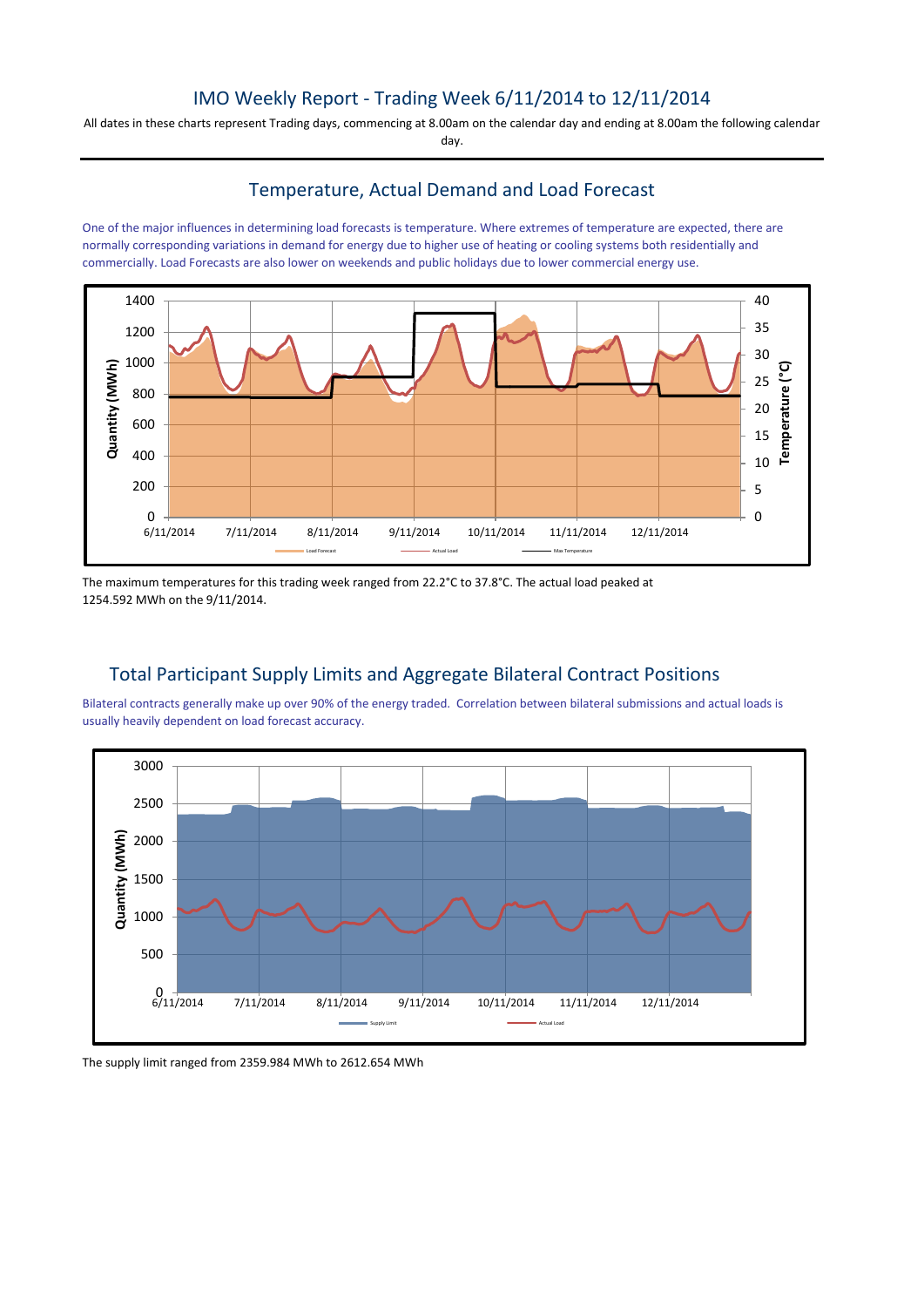#### Net Balancing Market Trades

Bilateral contracts and STEM trading are generally based on the forecast energy requirements of Participants. When the forecast requirements are higher or lower than the actual requirements for a day, this Market energy must be bought and sold in the balancing mechanism. This graph shows the estimated net balancing trades.



The majority of the balancing activity this week occurred within Balancing Supply. The maximum balancing demand for the week reached 104.1905 MWh on the 6/11/2014. The maximum balancing supply for the week reached -178.386 MWh on the 9/11/2012.

### Total Traded Energy

This chart represents a comparison between the total net energy that is traded in Bilateral Contracts, the STEM and the balancing mechanism. Balancing Supply represents cases in which the total contract position is greater than the demand and customers must supply energy back to balancing. Balancing Demand represents cases in which the total contract position is less than the demand and customers must purchase energy from balancing.



Total balancing supply equalled -16182.593 MWh whereas total balancing demand equalled 5789.144 MWh. The Total STEM Traded quantity was 24480.268 MWh, with the STEM Clearing Quantity ranging between 17.659 MWh and 122.43 MWh.